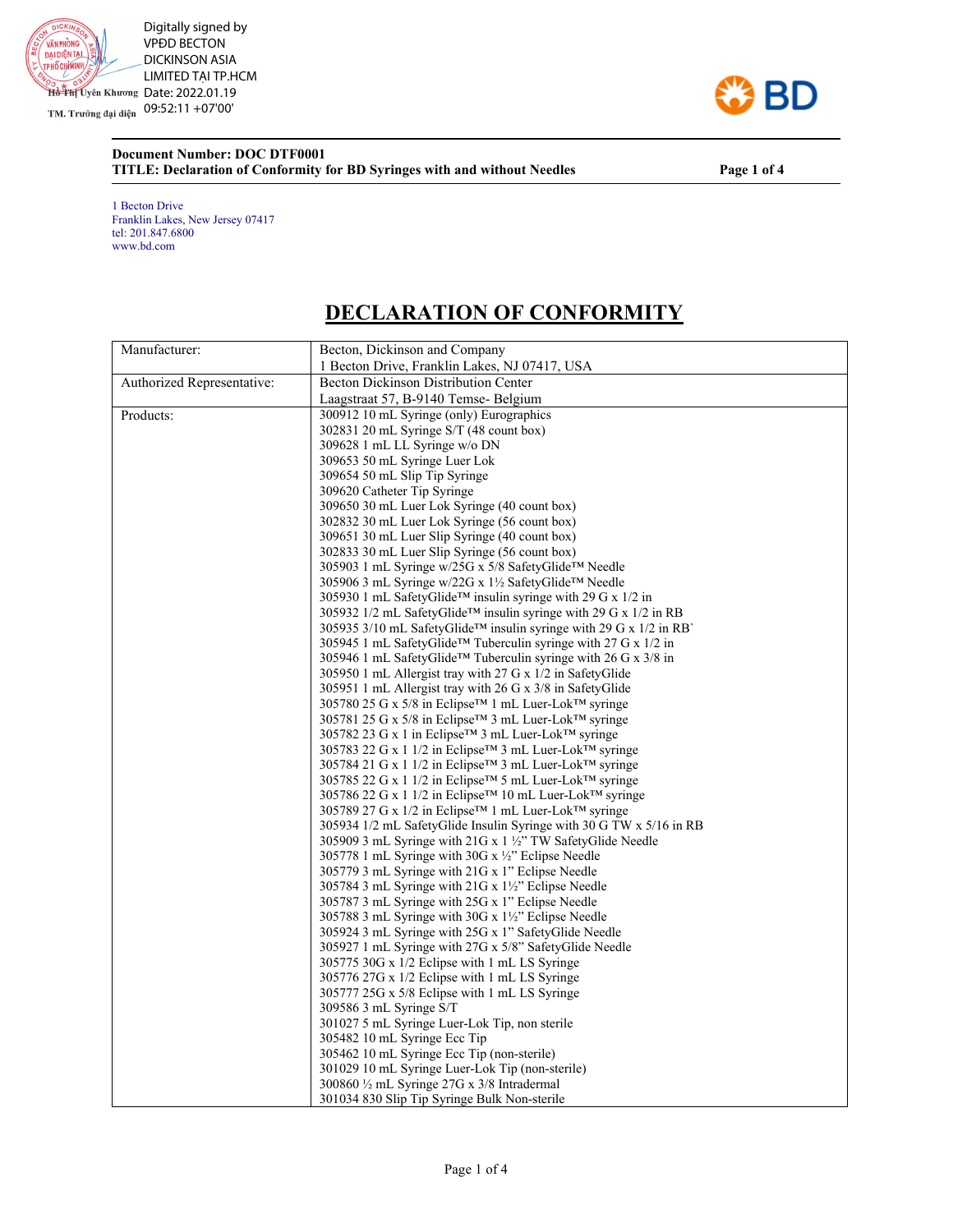

| Document Number: DOC DTF0001                                              |  |
|---------------------------------------------------------------------------|--|
| TITLE: Declaration of Conformity for BD Syringes with and without Needles |  |

Page 2 of 4

|                              | 301035 860 Luer Lok Syringe Bulk Non-sterile                                                       |  |  |
|------------------------------|----------------------------------------------------------------------------------------------------|--|--|
|                              | 301036 860 Slip Tip Syringe Bulk Non-sterile                                                       |  |  |
|                              | 301037 2oz Catheter Syringe Bulk Non-sterile                                                       |  |  |
|                              | 301072 3 mL Luer Lok Syringe w/25G x 1 Needle Bulk Non-sterile                                     |  |  |
|                              | 301074 3 mL Luer Lok WWD Syringe w/o shield Bulk Non-sterile                                       |  |  |
|                              | 301118 830 Bulk Non-sterile Slip Tip w/o Shield                                                    |  |  |
|                              |                                                                                                    |  |  |
|                              | 301119 3 mL Luer Lok WWD Syringe w/22G x 1-1/2 Needle Bulk Non-sterile                             |  |  |
|                              | 301159 3 mL Luer Lok WWD Syringe Bulk Non-sterile (no markings)                                    |  |  |
|                              | 301161 3 mL Luer Lok WWD Syringe w/25G x 5/8 Needle Bulk Non-sterile                               |  |  |
|                              | 304134 10 mL Control Syringe Bulk Non-sterile                                                      |  |  |
|                              | 304406 810 BD Luer-Lok                                                                             |  |  |
|                              | 304416 805 BD™ slip-tip                                                                            |  |  |
|                              | 305500 1 mL Allergist Syringe 28G x 1/2                                                            |  |  |
|                              | 305535 1/2 mL Allergist Syringe 27G x 1/2 Regular Bevel                                            |  |  |
|                              |                                                                                                    |  |  |
|                              | 305536 1/2 mL Allergist Syringe 27G x 3/8 Intradermal                                              |  |  |
|                              | 305537 1 mL Allergist Syringe 26G x 1/2 Regular Bevel                                              |  |  |
|                              | 305538 1 mL Allergist Syringe 26G x 1/2 Intradermal                                                |  |  |
|                              | 305540 1 mL Allergist Syringe 27G x 1/2 Regular Bevel                                              |  |  |
|                              | 305541 1 mL Allergist Syringe 27G x 3/8 Intradermal                                                |  |  |
|                              | 305542 1 mL Allergist Syringe 27G x 3/8 Regular Bevel                                              |  |  |
|                              | 305620 1/2 mL TB Syringe 27G x 1/2                                                                 |  |  |
|                              |                                                                                                    |  |  |
|                              | 309648 1 mL Luer Lok Syringe Bulk Non-sterile                                                      |  |  |
|                              | 305937 3/10 mL SafetyGlide Insulin Syringe with 31 G TW x 5/16 in RB                               |  |  |
|                              | 301025 1 mL Syringe Bulk non sterile                                                               |  |  |
|                              | 305539 1 mL Allergist tray with 26G x 3/8 in Needle                                                |  |  |
|                              | 309649 5ml LL Syringe EURO 125 S/C                                                                 |  |  |
|                              | 306224 3 ML LL SFTYGLD 25X1                                                                        |  |  |
|                              | 306242 3 ML LL EURO CE                                                                             |  |  |
|                              | 301031 20ML LL BNS                                                                                 |  |  |
|                              | 301032 20ml S/T BNS                                                                                |  |  |
|                              |                                                                                                    |  |  |
|                              | 301073 3ML LL BNS                                                                                  |  |  |
|                              | 301077 3ML S/T BNS                                                                                 |  |  |
|                              | 302830 20ML LL S/C 48                                                                              |  |  |
|                              | 305904 3ML LL W/NDL SFTYGLD 25X5/8 RB                                                              |  |  |
|                              | 305905 3ML LL W/NDL SFTYGLD 23X1 RB                                                                |  |  |
|                              | 309570 3ML LL W/NDL 25X5/8 RB                                                                      |  |  |
|                              | 309571 3ML LL W/NDL 23X1 RB                                                                        |  |  |
|                              | 309574 3ML LL W/NDL 22X1-1/2 RB                                                                    |  |  |
|                              | 309575 3ML LL W/NDL 21X1 RB                                                                        |  |  |
|                              | 309577 3ML LL W/NDL 21X1-1/2 RB                                                                    |  |  |
|                              |                                                                                                    |  |  |
|                              | 309578 3ML LL W/NDL 20X1 RB                                                                        |  |  |
|                              | 309579 3ML LL W/NDL 20X1-1/2 RB                                                                    |  |  |
|                              | 309581 3ML LL W/NDL 25X1 RB                                                                        |  |  |
|                              | 309582 3ML LL W/NDL 25X1-1/2 RB                                                                    |  |  |
|                              | 309658 3ML LL EURO 200 S/C                                                                         |  |  |
| Classification:              | Hypodermic syringes with needles are Class 2A devices, using rule 6 of Annex 9 of the MDD          |  |  |
|                              | 93/42/EEC. Rule 6 states; "All surgically invasive devices, for transient use, are in Class 2A     |  |  |
|                              | unless one of the indents applies". None of the indents apply in this case.                        |  |  |
|                              |                                                                                                    |  |  |
|                              | Hypodermic syringes without needles are Class 1 sterile or non-sterile with a                      |  |  |
|                              | measuring function, per Rule 1 of Annex 9 of the MDD 93/42/EEC. Rule 1 state:                      |  |  |
|                              | "All non-invasive devices are in Class one unless one of the rules set out                         |  |  |
|                              | hereinafter applies". Subsequent rules do not apply.                                               |  |  |
| Conformity Assessment Route: | Annex V and VII                                                                                    |  |  |
| GMDN:                        | <b>GMDN Code: 47017</b>                                                                            |  |  |
|                              | <b>GMDN Term:</b> General Purpose Syringe, single-use                                              |  |  |
|                              | <b>GMDN Definition:</b> A sterile device consisting of a calibrated barrel (cylinder) with plunger |  |  |
|                              | intended to be used for injection/withdrawal of fluids/gas (e.g., medication) to/from a medical    |  |  |
|                              | device or the body (i.e., capable of both); a needle is not included. It is intended for various   |  |  |
|                              | medical applications and is not dedicated to medication administration. At the distal end of the   |  |  |
|                              |                                                                                                    |  |  |
|                              | barrel is a male connector (typically Luer-lock/slip type) for the attachment to a hypodermic      |  |  |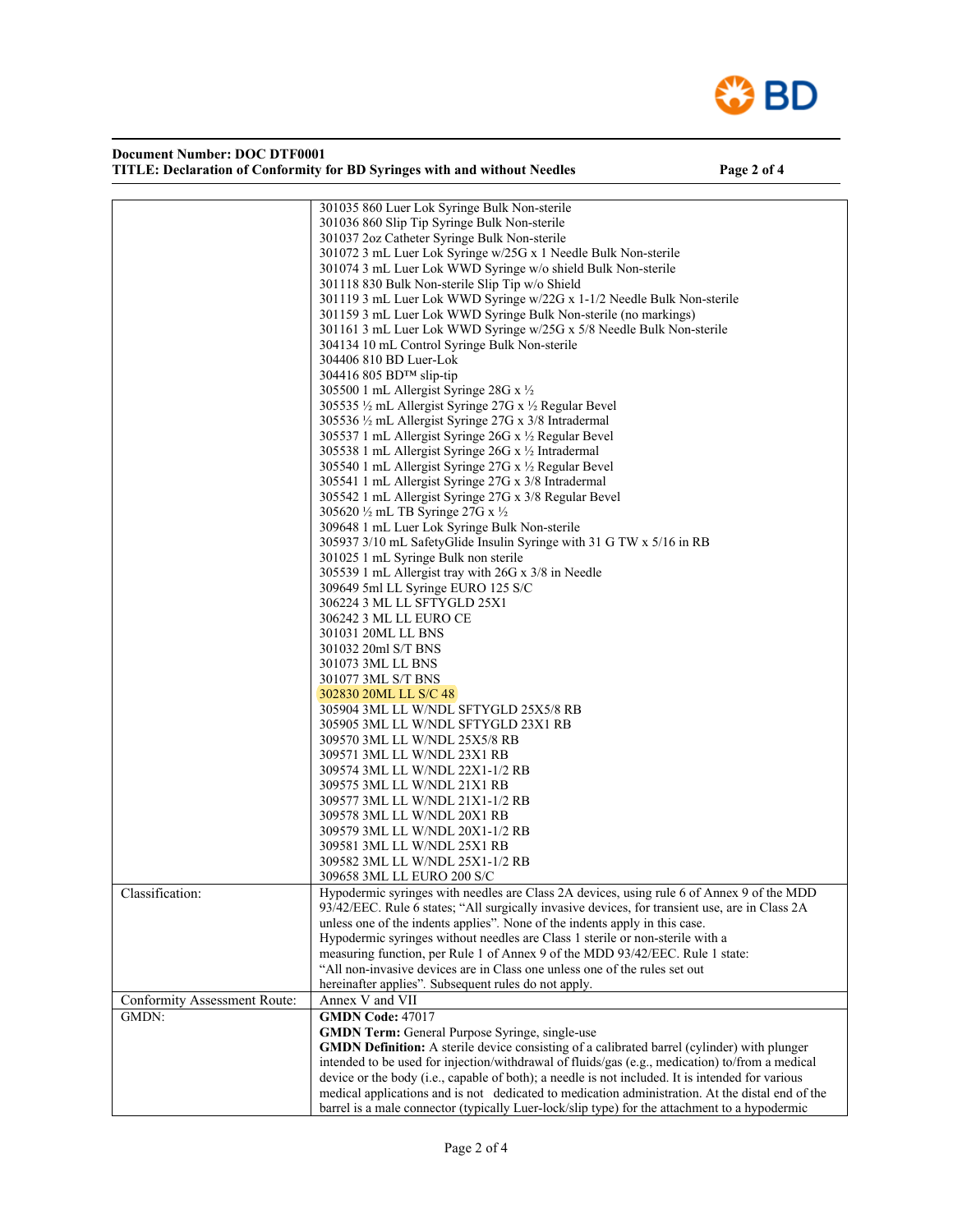

| <b>Document Number: DOC DTF0001</b><br>TITLE: Declaration of Conformity for BD Syringes with and without Needles                                                                                                                                                                                                                                                                                                                                                                                                                                                                                                                                                                                                                                                                                                         | Page 3 of 4 |
|--------------------------------------------------------------------------------------------------------------------------------------------------------------------------------------------------------------------------------------------------------------------------------------------------------------------------------------------------------------------------------------------------------------------------------------------------------------------------------------------------------------------------------------------------------------------------------------------------------------------------------------------------------------------------------------------------------------------------------------------------------------------------------------------------------------------------|-------------|
| needle or an administration set. It is typically made of plastic and silicone materials and may have<br>anti-stick plunger allowing smooth plunger movement, either manually or by a syringe pump.<br>This is a single-use device.                                                                                                                                                                                                                                                                                                                                                                                                                                                                                                                                                                                       |             |
| <b>GMDN Code: 35904</b><br><b>GMDN Term:</b> Metered Delivery Hypodermic Syringe<br><b>GMDN Definition:</b> A sterile device consisting of a graduated barrel (cylinder) with plunger<br>intended to be used to deliver (inject) or withdraw an accurate metered dose of a fluid to/from the<br>body. The application of the content of this device may be in conjunction with an injector device<br>(transcutaneous delivery) or through the traditional use of a needle (subcutaneous delivery). It<br>may allow for retraction of an attached needle (safety syringe); the needle is not included.<br>This is a single-use device.                                                                                                                                                                                    |             |
| <b>GMDN Code: 38501</b><br><b>GMDN Term:</b> Insulin Syringe, fixed- needle<br><b>GMDN Definition:</b> A sterile device consisting of a calibrated barrel (cylinder)<br>with plunger intended to be used to administer an injection of insulin to a<br>patient subcutaneously; a non-retractable needle is included, either attached or detached (usually<br>capped for user protection). The syringe is typically made of plastic and silicone materials and<br>will have plunger anti-sticking properties allowing smooth plunger movement. It can be used by<br>healthcare personnel or patient, and will allow for the aspiration of the pharmaceutical from its<br>container or direct administration to the patient or via an intravenous (IV) port, heparin lock, or<br>saline lock. This is a single-use device. |             |

We herewith declare that the above mentioned products meet the provisions of the Council Directive 93/42/EEC of 14 June 1993 concerning medical devices as amended with 2007/47/EC – OJL 247, 21/09/2007. All supporting documentation is retained under the premises of the manufacturer.

| Standards of Conformance | List of standards and their version              |
|--------------------------|--------------------------------------------------|
|                          | EN ISO 13485: 2016                               |
|                          | EN ISO 14971: 2019                               |
|                          | EN 1041: 2008                                    |
|                          |                                                  |
|                          | EN ISO 15223-1: 2016                             |
|                          | ISO 7886-1: 1993 COR1 1995*                      |
|                          | ISO 7886-1: 2017* (10mL BD Canaan syringes only) |
|                          | ISO 7886-2: 1996*                                |
|                          | EN 556-1: 2001/AC: 2006                          |
|                          | EN ISO 20594-1: 1993                             |
|                          | EN 1707: 1996                                    |
|                          | EN 8537: 2007                                    |
|                          | ISO 7864: 1993                                   |
|                          | ISO 9626: 1991 AMD1 2001                         |
|                          | ISO 6009: 2016                                   |
|                          | EN ISO 11737-1: 2018                             |
|                          | EN ISO 11737-2: 2020                             |
|                          | EN ISO 11137-1: 2015                             |
|                          | EN ISO 11137-2: 2015                             |
|                          | EN ISO 11135: 2014/A1: 2019                      |
|                          | EN ISO 11138-1: 2017                             |
|                          | EN ISO 11138-2: 2017                             |
|                          | ISO 11607-1: 2020                                |
|                          | ISO 11607-2: 2020                                |
|                          | EN ISO 14155: 2020                               |
|                          | EN ISO 22442-1: 2020                             |
|                          | IEC 62366-1: 2015+AMD2020                        |
|                          | ISO 23908: 2011                                  |
|                          | EN ISO 10993-1: 2018                             |
|                          |                                                  |